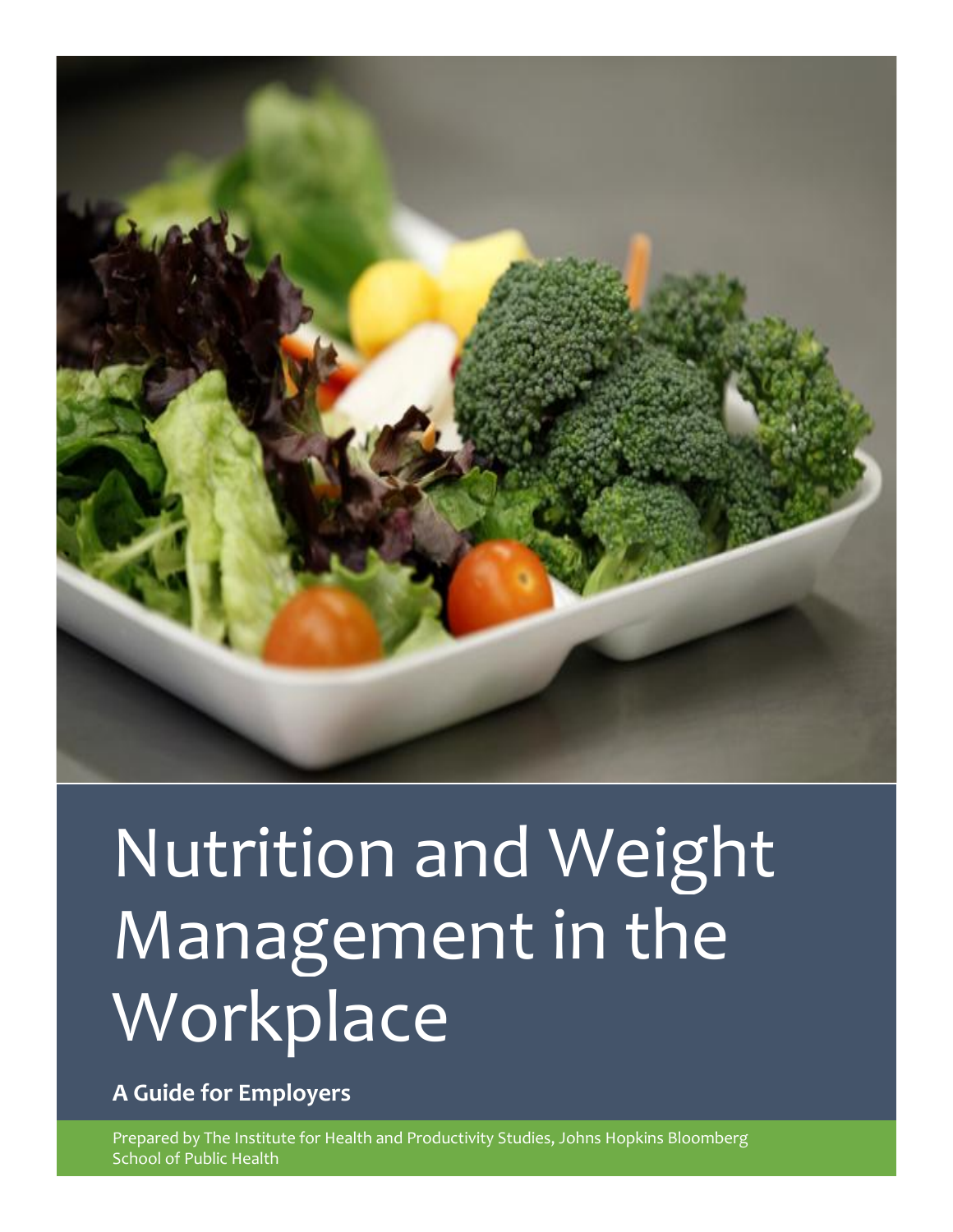



<span id="page-1-0"></span>Employer User Guide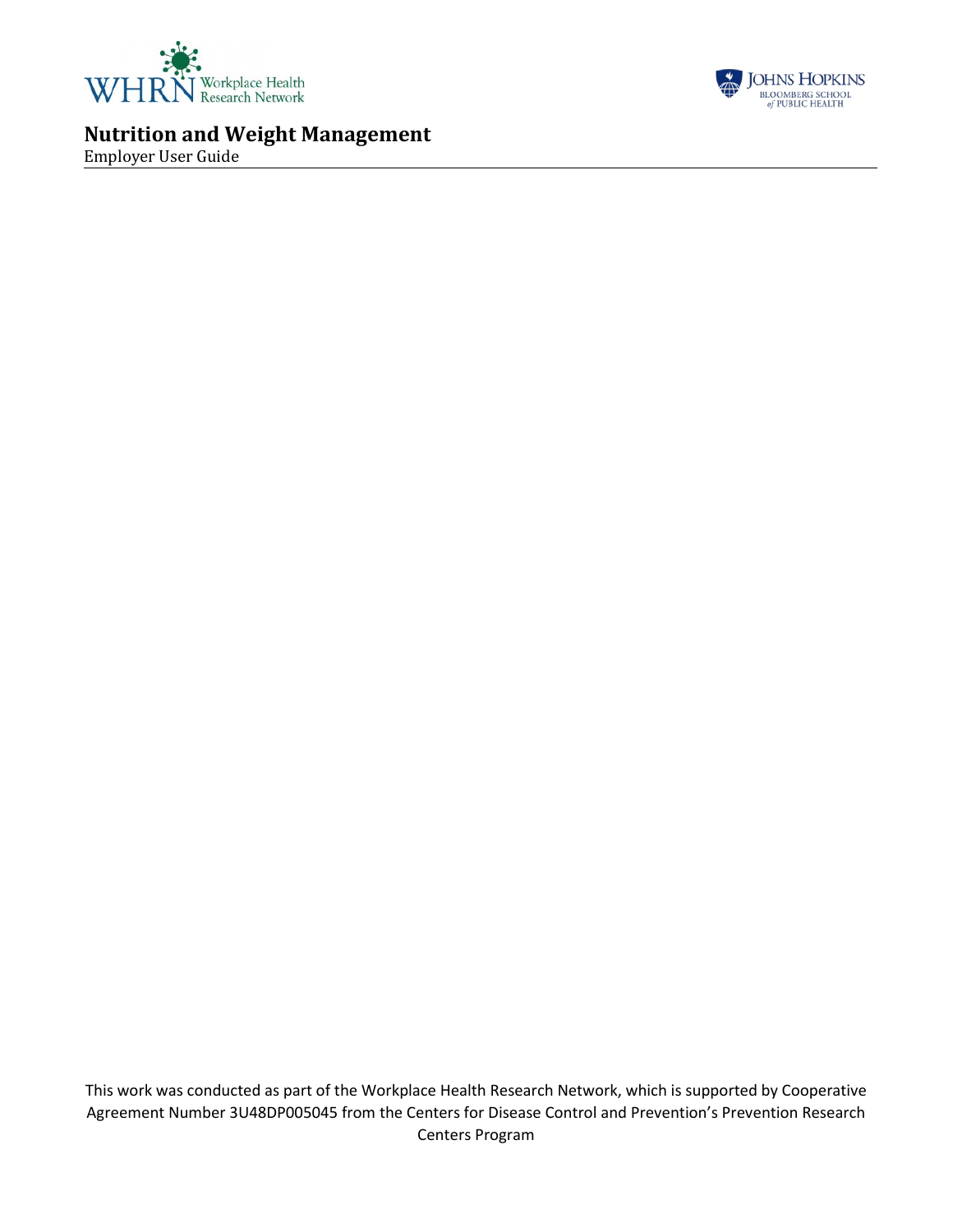

# **Table of Contents**

| Why is a healthy employee diet and healthy weight management important to businesses?1 |  |
|----------------------------------------------------------------------------------------|--|
|                                                                                        |  |
|                                                                                        |  |
|                                                                                        |  |

# **Why is a healthy employee diet and healthy weight management important to businesses?**

Diet plays a critical role in the health of employees. Poor diet can lead to weight gain, which can lead to a number of health conditions, including heart disease, stroke, high blood pressure, type 2 diabetes, and cancers.<sup>1,2</sup> Weight gain and associated health issues create both direct and indirect costs for businesses. Studies show that overweight and obese workers use more healthcare services, are less productive at work, are absent more frequently, and are more likely to use short-term disability benefits than their healthier peers.<sup>3</sup> For example:

- At the **Mayo Clinic**, employees with weight risks (being overweight or obese, or underweight) had \$375 **higher annual medical costs**, on average, compared to their normal weight peers. Moreover, employees with weight risks incurred an average \$205 annual productivity cost (\$113 lost due to absenteeism and \$92 lost due to presenteeism).<sup>4</sup>
- A study at **Johnson & Johnson** found that employees who added weight risk (i.e., moved from a normal weight to an obese weight) had 9.9% **higher medical cost growth** than those who stayed at a non-obese weight, and employees who gained weight and moved into the obese category experienced annual cost increases totaling \$652 more than those who maintained weight over an average of 4.8 years.<sup>5</sup>
- **Pepsi Bottling Group** found differences in medical costs (when compared to employees with a normal weight) ranging from \$236 for overweight employees to \$1,989 for very obese employees; further, there were **differences in workers compensation claims** of \$48 for overweight employees and \$574 for very obese employees relative to employees with a normal weight.<sup>6</sup>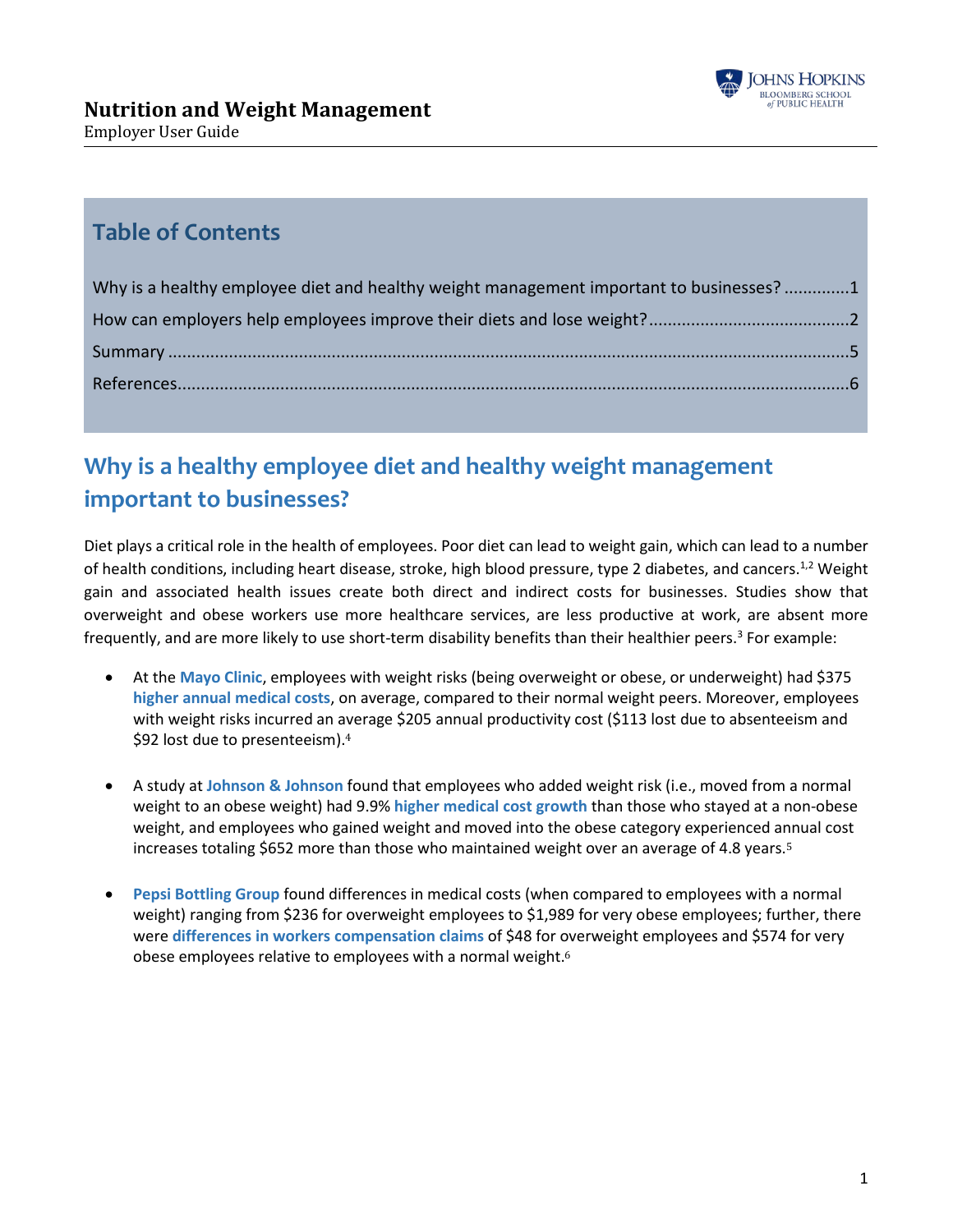



Employer User Guide

# <span id="page-3-0"></span>**How can employers help employees improve their diets and lose weight?**

As a result of the extensive health and business benefits stemming from a workforce with healthy eating habits, there is an interest in evidence-based workplace programs promoting healthy nutrition. We have prepared the following recommendations and strategies using evidence-based literature reviews and interviews with leading experts. Scientific research and expert opinion supports the following strategies:

#### **1. Educate employees about nutrition.**

It is important to make sure everyone – from leadership to employees — is on the same page about nutrition. Nutrition education is a common strategy for workplace programs targeting diet, and education provided by a dietician has been identified as an element of success for workplace nutrition programs.<sup>24</sup> Information can also be provided through a variety of communication channels, like brochures, videos, posters, or emails. The CDC offers an [online guide to losing weight,](http://www.cdc.gov/healthyweight/losing_weight/getting_started.html) with evidence-informed, step-by-step instructions for individuals. The American Heart Association (AHA) also has a freely available, evidence-informed [guide to losing weight,](http://www.heart.org/HEARTORG/GettingHealthy/WeightManagement/LosingWeight/Losing-Weight_UCM_307904_Article.jsp) with resources for calculating individual daily calorie needs, cooking healthy, and understanding nutrition label information.

Although there is confusion about what is considered a "healthy" diet, in part because of mass media giving greatest attention to poorly conducted deviant studies, Dr. Willett says, "There has been agreement about the main components of a healthy diet for a long time." The emerging consensus across all diet types, according to Dr. Willett, is that people should be eating lots of fruits and vegetables (1/2 of their plate), whole grains (1/4 of their plate), and healthy proteins like fish, chicken, beans, and nuts (1/4 of their plate). Dr. Katz suggests also focusing on the sustainability of a healthy diet and its effects on climate change. According to Dr. Katz, there is a need to focus on how diet impacts children's health and the world they will inherit, much as the war on tobacco effectively campaigned against the harms of secondhand smoke. Finally, it is important to remember that one education program is not enough, especially in workplaces with high turnover rates.

#### **Expert Interviewees:**

**Laura Kettel Khan, MIM, PhD** is currently the Senior Scientist and Advisor in the Division of Nutrition, Physical Activity, and Obesity at the Centers for Disease Control and Prevention in Atlanta, Georgia. Dr. Kettel Khan serves on numerous national advisory committees related to evaluation and evidence for community environmental and policy efforts and is the Agency's representative for partnerships which focus on obesity prevention and evaluation with other federal agencies and/or private foundations, such as the National Collaboration for Childhood Obesity Research (NCCOR) and the national Convergence Partnership, Kaiser Permanente, Kresge Foundation, MacArthur Foundation, Nemours Prevention and Health, Rockefeller Foundation, W.K. Kellogg Foundation, and the California Endowment.

**David L. Katz, MD, MPH, FACPM, FACP** is the founding director (1998) of Yale University's Yale-Griffin Prevention Research Center, and current President of the American College of Lifestyle Medicine. He is a two-time diplomate of the American Board of Internal Medicine, and a board-certified specialist in Preventive Medicine/Public Health.

**Walter Willett, MD, DrPH** is a renowned physician, nutrition researcher, and Chair of the Department of Nutrition at the Harvard School of Public Health. He is also a Professor of Medicine at Harvard Medical School. He has published over 1,600 scientific articles regarding various aspects of diet and disease and is the second most cited author in all sciences.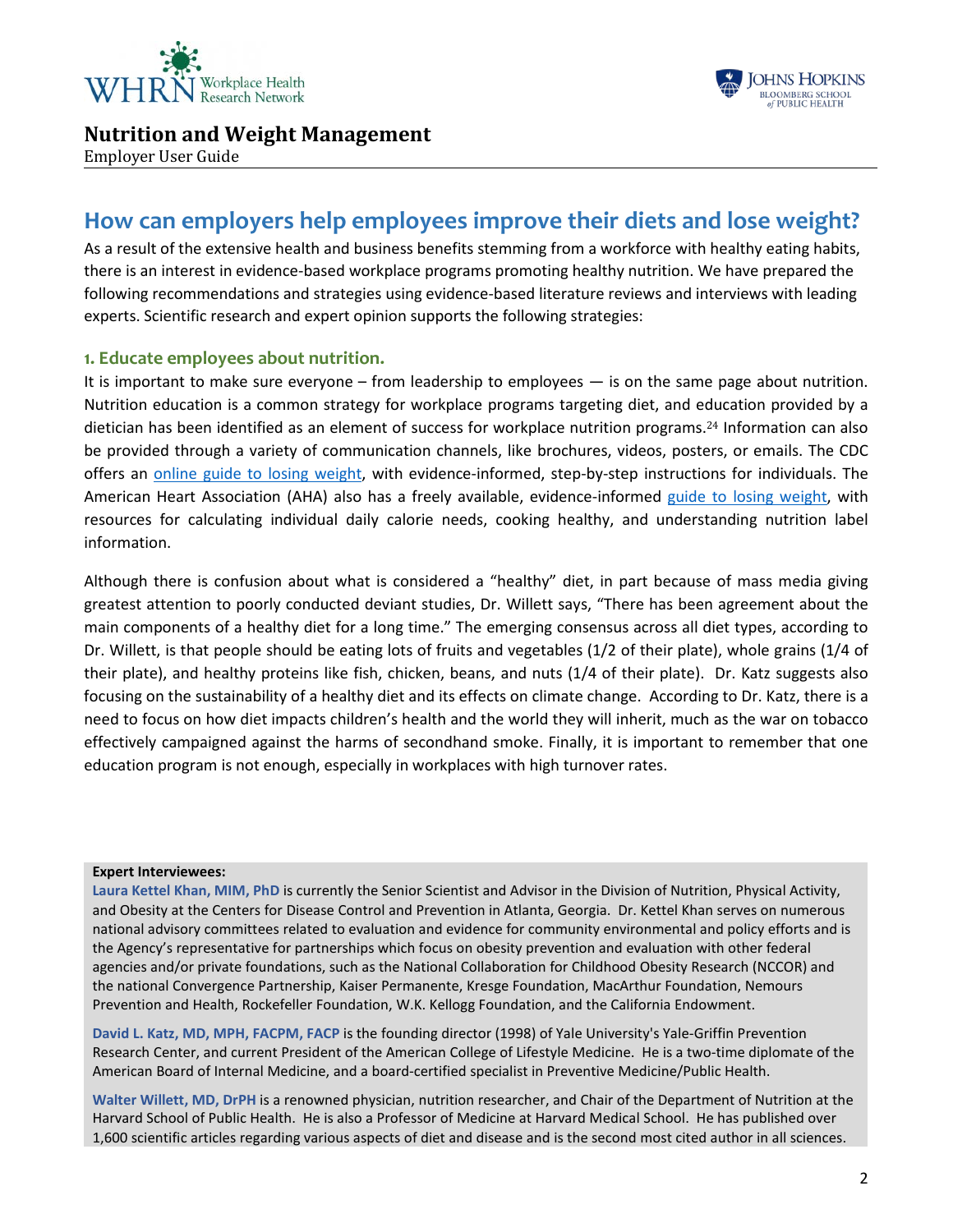

# **JOHNS HOPKINS BLOOMBERG SCHOOL**<br>of PUBLIC HEALTH

## **Nutrition and Weight Management**

Employer User Guide

#### **2. Provide access to healthy foods and beverages in cafeterias and vending machines.**

Lack of access to healthy foods is cited as one of the main barriers to a healthy diet, so providing employees with healthy options is critical to improving nutrition.<sup>1</sup> You should offer nutrient-dense healthy foods (listed in the previous section) and healthy beverage options like water, unsweetened flavored water, and skim milk in your cafeteria.<sup>2</sup> Price incentives and point-of-purchase displays, including labels that highlight healthy choices, can help make the healthy choice the easy choice for employees.<sup>1</sup> Vending machines should contain healthy options like water, 100% fruit juice, baked chips, and unsalted trail mix, which can be placed strategically to encourage consumption.<sup>18</sup> The CDC offers a free, online [guide](http://www.cdc.gov/obesity/strategies/food-serv-guide.html) with evidence-based plans employers can follow to ensure healthy foods are available in [company cafeterias](http://www.cdc.gov/obesity/downloads/smart-food-choices-how-to-implement-food-service-guidelines.pdf) an[d vending machines.](http://www.cdc.gov/obesity/downloads/guidelines_for_federal_concessions_and_vending_operations.pdf)

#### **3. Provide healthy foods and beverages at meetings and events.**

Healthy options in these venues further improve employee access, which can boost consumption, and surrounding employees with healthy options can create cultural norms that encourage healthy eating.<sup>1</sup> The American Heart Association provides a free, complet[e toolkit](http://www.heart.org/HEARTORG/GettingHealthy/WorkplaceWellness/WorkplaceWellnessResources/Healthy-Workplace-Food-and-Beverage-Toolkit_UCM_465195_Article.jsp) that offers specific guidance and nutrition standards for beverages, snacks, and meals at meetings and events.

#### **4. Label nutrition information**

Studies show that providing nutritional information on menus and signs increases awareness of the amount of calories being consumed as well as the purchasing of lower calorie options.19–21 Nutritional labels exert the most influence over the purchasing patterns of women and individuals with higher education and/or higher incomes.<sup>21</sup> Visual cues, such as traffic lights or a heart symbol next to healthy items, can further reduce the number of calories consumed by employees.22,23

Dr. Katz recommends pointing to specific healthy food choices for workers and their families, compared to unhealthy choices, and helping people understand food labels as an important reference point for what a healthy diet looks like. According to Dr. Katz, the food label literacy program [Nutrition Detectives,](http://www.davidkatzmd.com/nutritiondetectives.aspx) "has had a major impact in adults" despite being designed for children. Dr. Willett stresses that education in combination with other strategies may have even more impact. He cites pricing—both in terms of making healthy food less expensive and making unhealthy food more expensive—as an effective strategy for encouraging healthy food purchases, complementary to education programs.

#### **5. Make the healthy option the default option.**

Dr. Kettel Kahn suggests that while "you want to offer choices, there is also great benefit in not publicizing certain food choices – nudging people in a stealthy way to make healthy choices." Dr. Kettel Khan says that passive interventions, like making the default option fortified or low fat/low sodium may not even be noticed by employees. "When you walk into the cafeteria," she says, "the healthy choices should be more readily available, in essence the default. The employer can say, 'that's what we offer.'" However, she acknowledges that for some worksites—such as government offices—this is not an easy strategy to execute: it has taken the CDC many years to implement healthier options as the default.

There are other passive strategies, as well. Dr. Kettel Khan advocates for a gradual changeover in the food offerings of vending machines and food service venues, and Dr. Willett also suggests smaller plates as a way to reduce over-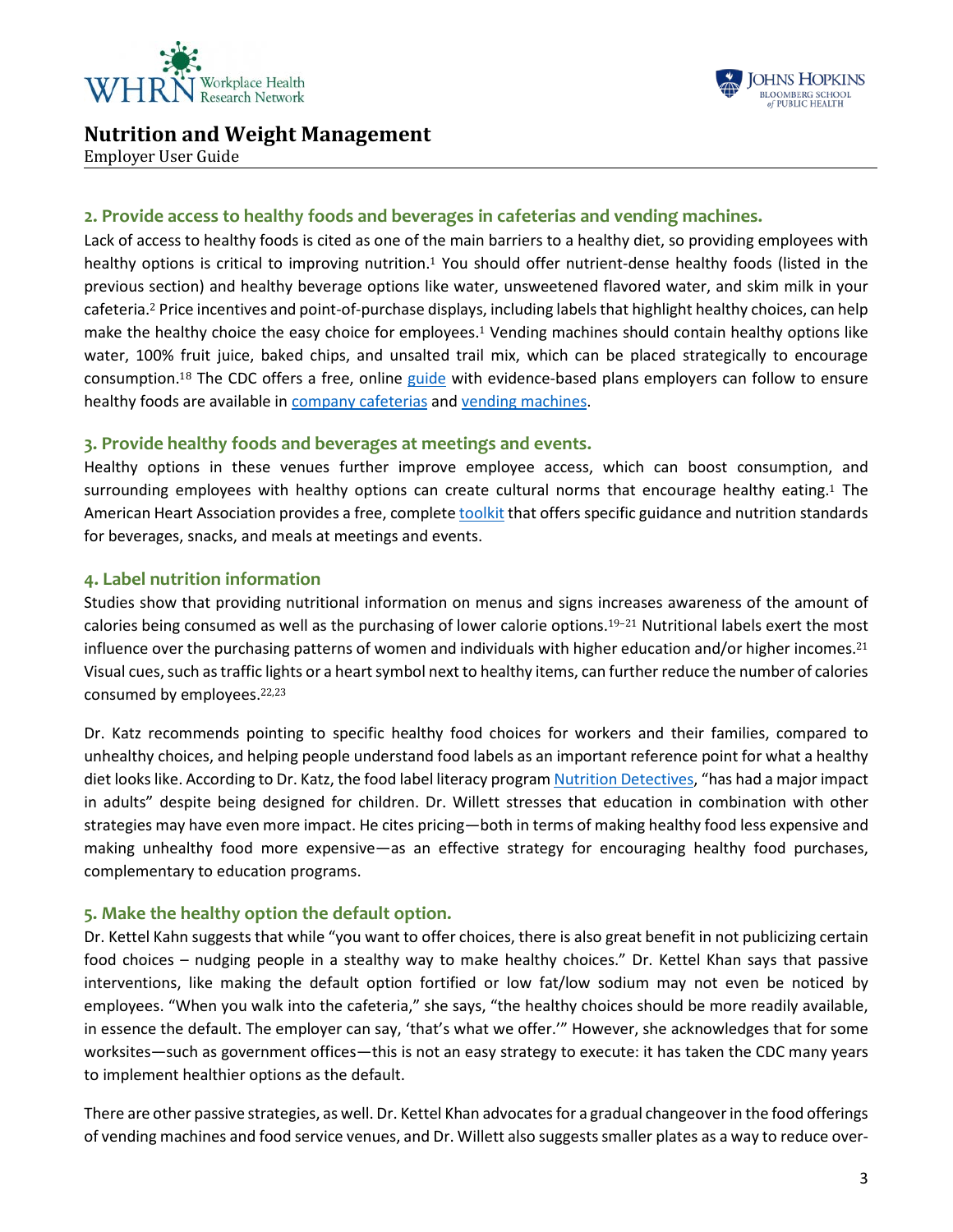



Employer User Guide

consumption. According to Dr. Willett, however, "Choice architecture can be short lived." He recommends constant tweaking of food displays to make them attractive. That way, workers establish good eating habits that eventually become internalized by the individual.

#### **6. Provide access to and promote the consumption of water.**

Water is recommended as a healthy alternative to sodas and other sweetened beverages, which are the largest source of added sugar in American diets.<sup>2</sup> You can improve access to water by adding drinking fountains, water filtration units, or water coolers to the workplace and by offering water in vending machines.

#### **7. Provide access to commercially available diet and nutrition programs.**

There is strong scientific evidence supporting the effectiveness of some commercial programs, such as Weight Watchers, Jenny Craig, and NutriSystem. Several randomized control trials (RCTs) have concluded that Weight Watchers is an effective weight loss program leading to significant levels of weight loss.<sup>7-10</sup> The RCTs found that Weight Watchers is more effective than self-help classes, other commercial diets, and standard care. Two recent systematic reviews of RCTs support the conclusion that Weight Watchers is a best practice program, but one review suggests that Jenny Craig and NutriSystem are also effective.<sup>11,12</sup> Another analysis concluded that many commercial programs lead to weight loss levels not inferior to those of Weight Watchers.<sup>13</sup> However, in a costeffectiveness study, Weight Watchers outperformed Jenny Craig, suggesting it may be the best program for employers with lower budgets.<sup>14</sup> Finally, a recent study suggests that those who attend more sessions lose more weight, making engagement and retention critical to program success.<sup>15</sup>

#### **8. Combine healthy nutrition and physical activity programs.**

Physical activity and diet are the two main contributing factors to weight, so it makes sense to address them together.<sup>2</sup> Physical activity reduces many of the same risks addressed through improved eating habits with a few additions, including arthritis and mood disorders like anxiety and depression.<sup>25</sup> Furthermore, although most weight loss is the result of decreased caloric consumption, engaging in regular physical activity is crucial to maintaining that weight loss.<sup>25</sup>

#### **9. Build a culture of health.**

Experts agree that simply offering programs at the worksite is not sufficient to promote lasting changes; programs must be supported by cultural changes. Dr. Laura Kettel Khan stresses that programs must be supported by both leadership and organizational policies to be successful, and cites an example from the CDC: "People write on their white board that they are out running, or going for a walk. That shows support by leadership for prevention and health promotion. There is a cultural acceptance and a need for [healthy behaviors like diet and exercise]."

Dr. Walter Willett further stresses the importance of establishing social norms. He offers the example of differing obesity rates around the world, even among high income countries in which almost everyone has access to a high amount of calories. The reason obesity rates differ, he argues, is that some countries have strong social norms promoting healthy nutrition, physical activity and fitness.

Other examples of culture changes, offered by Dr. Kettel Khan, include providing space for exercise and enacting policies that support taking time during the workday to exercise or allowing for walking meetings. She also cites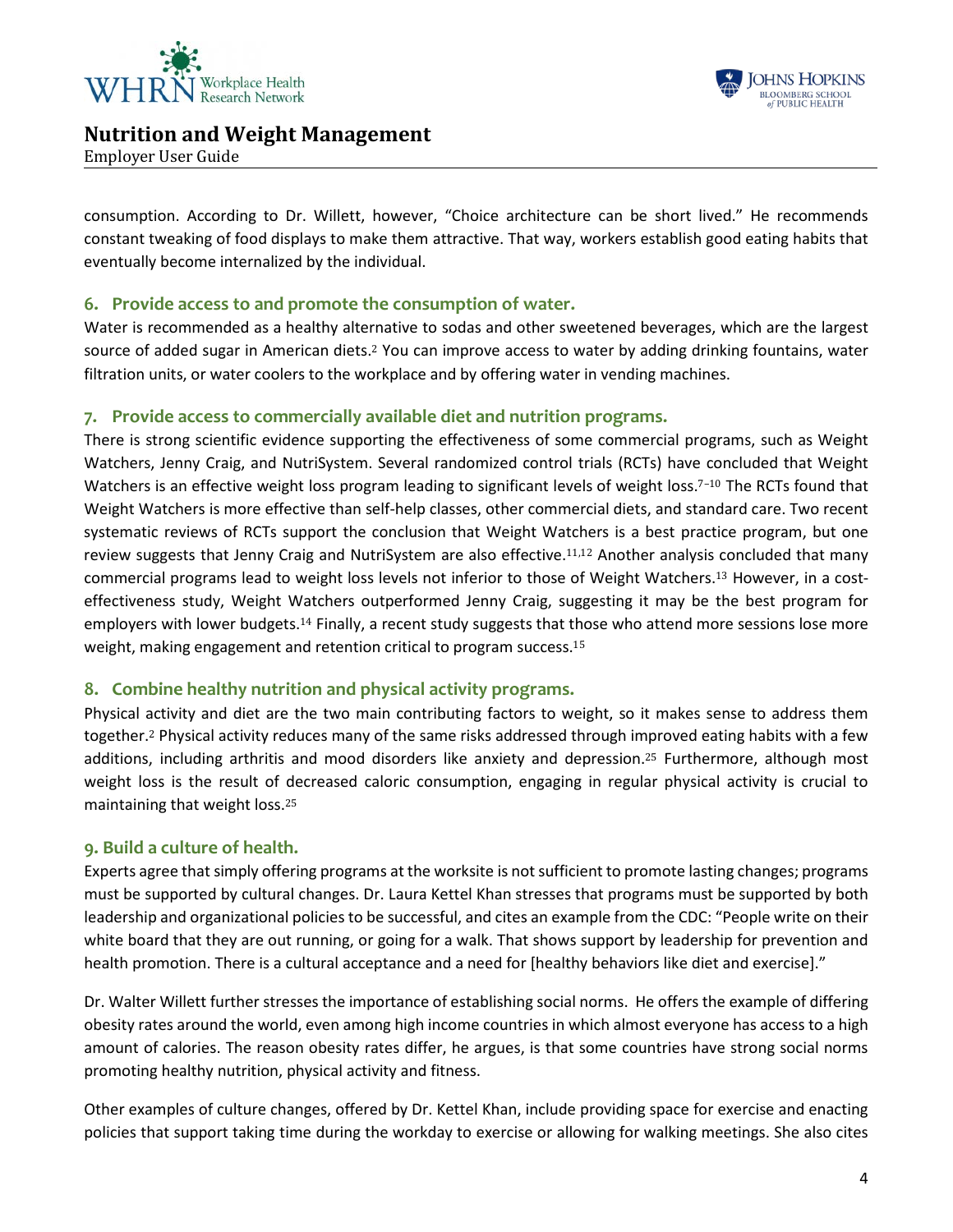



Employer User Guide

the success of farmers' markets and community gardens on the CDC campus, which provide an opportunity to "build community while people get to do things they love."

Dr. David Katz adds that "worksites need to look beyond their four walls: the basic unit of culture is the household." He stresses the need to make family-wide changes and offers on-site demonstrations of food preparation as an example. Demonstrations help build cooking skills, and providing employees with a familyfriendly recipe box encourages them to make healthy meals at home.

#### **SUMMARY**

A healthy diet plays an important role in the health and wellbeing of both your employees and your business. Employees with healthy diets are at a reduced risk of many chronic conditions, and are less likely to be overweight or obese. A normal weight is associated with increased productivity, reduced absences, and reduced healthcare and disability costs.

To develop a successful nutrition and weight management program in the workplace, experts recommend that employers first promote credible guidelines for a healthy diet. They then recommend framing nutrition in terms of its effects on health, and sustaining educational programming over time. To solidify the culture of healthy eating in the workplace, employers should provide access to healthy foods and water in cafeterias, vending machines, and at meetings.

To make the default option the healthy option, experts recommend either labelling healthy options in combination with other intervention components (for example, price reductions), or using passive strategies to gradually introduce healthier options in cafeterias or vending machines. These choice architecture interventions can produce significant changes, but may need to be refreshed over time to maintain their impact.

Research supports the effectiveness of some commercial weight loss programs, especially Weight Watchers, at helping employees lose and maintain weight. Engagement and retention are key to the success of these programs.

Finally, experts emphasize the importance of embedding nutrition and weight management programs into the overall organizational culture – and existing health programs – to create lasting change and provide the support employees need to achieve health goals.

<span id="page-6-0"></span>Employers who take these steps will maximize the likelihood of developing successful nutrition and weight management programs in the workplace, benefitting employees and businesses alike.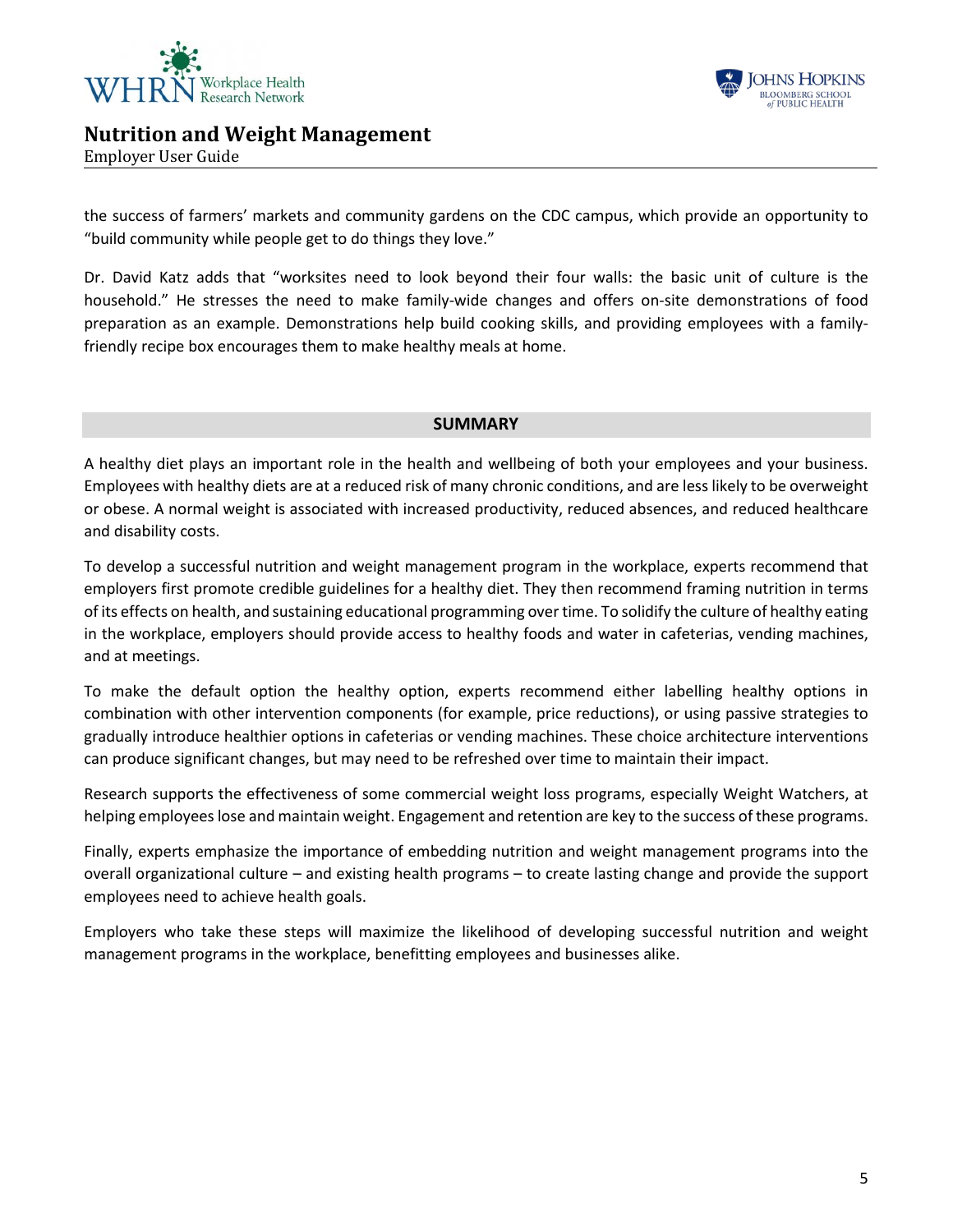



Employer User Guide

# **References**

- 1. Centers for Disease Control and Prevention. The CDC Guide to Strategies to Increase the Consumption of Fruits and Vegetables. 1–53 (2011).
- 2. U.S. Department of Agriculture & U.S. Department of Health and Human Services. *Dietary Guidelines for Americans 2010*. (2010).
- 3. Dor, A., Ferguson, C., Langwith, C. & Tan, E. A Heavy Burden: The Individual Costs of Being Overweight and Obese in the United States. *Health Policy Manag. Fac. Publ.* (2010).
- 4. Kowlessar, N. M., Goetzel, R. Z., Carls, G. S., Tabrizi, M. J. & Guindon, A. The Relationship Between 11 Health Risks and Medical and Productivity Costs for a Large Employer. *J. Occup. Environ. Med.* **53,** 468– 477 (2011).
- 5. Carls, G. S. *et al.* The Impact of Weight Gain or Loss on Health Care Costs for Employees at the Johnson & Johnson Family of Companies. *J. Occup. Environ. Med.* **53,** 8–16 (2011).
- 6. Henke, R. *et al.* The Relationship Between Health Risks and Health and Productivity Costs Among Employees at Pepsi Bottling Group. *J. Occup. Environ. Med.* **52,** 519–527 (2010).
- 7. Heshka, S. *et al.* Weight loss with self-help compared with a structured commercial program: a randomized trial. *JAMA* **289,** 1792–8 (2003).
- 8. Jebb, S. A. *et al.* Primary care referral to a commercial provider for weight loss treatment versus standard care: a randomised controlled trial. *Lancet Lond. Engl.* **378,** 1485–92 (2011).
- 9. Dansinger, M. L., Gleason, J. A., Griffith, J. L., Selker, H. P. & Schaefer, E. J. Comparison of the Atkins, Ornish, Weight Watchers, and Zone diets for weight loss and heart disease risk reduction: a randomized trial. *JAMA* **293,** 43–53 (2005).
- 10. Jolly, K. *et al.* Comparison of range of commercial or primary care led weight reduction programmes with minimal intervention control for weight loss in obesity: lighten Up randomised controlled trial. *BMJ* **343,** d6500 (2011).
- 11. Gudzune, K. A. *et al.* Efficacy of commercial weight-loss programs: an updated systematic review. *Ann. Intern. Med.* **162,** 501–12 (2015).
- 12. Atallah, R. *et al.* Long-term effects of 4 popular diets on weight loss and cardiovascular risk factors: a systematic review of randomized controlled trials. *Circ. Cardiovasc. Qual. Outcomes* **7,** 815–27 (2014).
- 13. Madigan, C. D., Daley, A. J., Lewis, A. L., Jolly, K. & Aveyard, P. Which weight-loss programmes are as effective as Weight Watchers(R)?: non-inferiority analysis. *Br. J. Gen. Pract. J. R. Coll. Gen. Pract.* **64,** e128–36 (2014).
- 14. Finkelstein, E. A. & Kruger, E. Meta- and cost-effectiveness analysis of commercial weight loss strategies. *Obes. Silver Spring Md* **22,** 1942–51 (2014).
- 15. Mitchell, N. S., Ellison, M. C., Hill, J. O. & Tsai, A. G. Evaluation of the effectiveness of making Weight Watchers available to Tennessee Medicaid (TennCare) recipients. *J. Gen. Intern. Med.* **28,** 12–7 (2013).